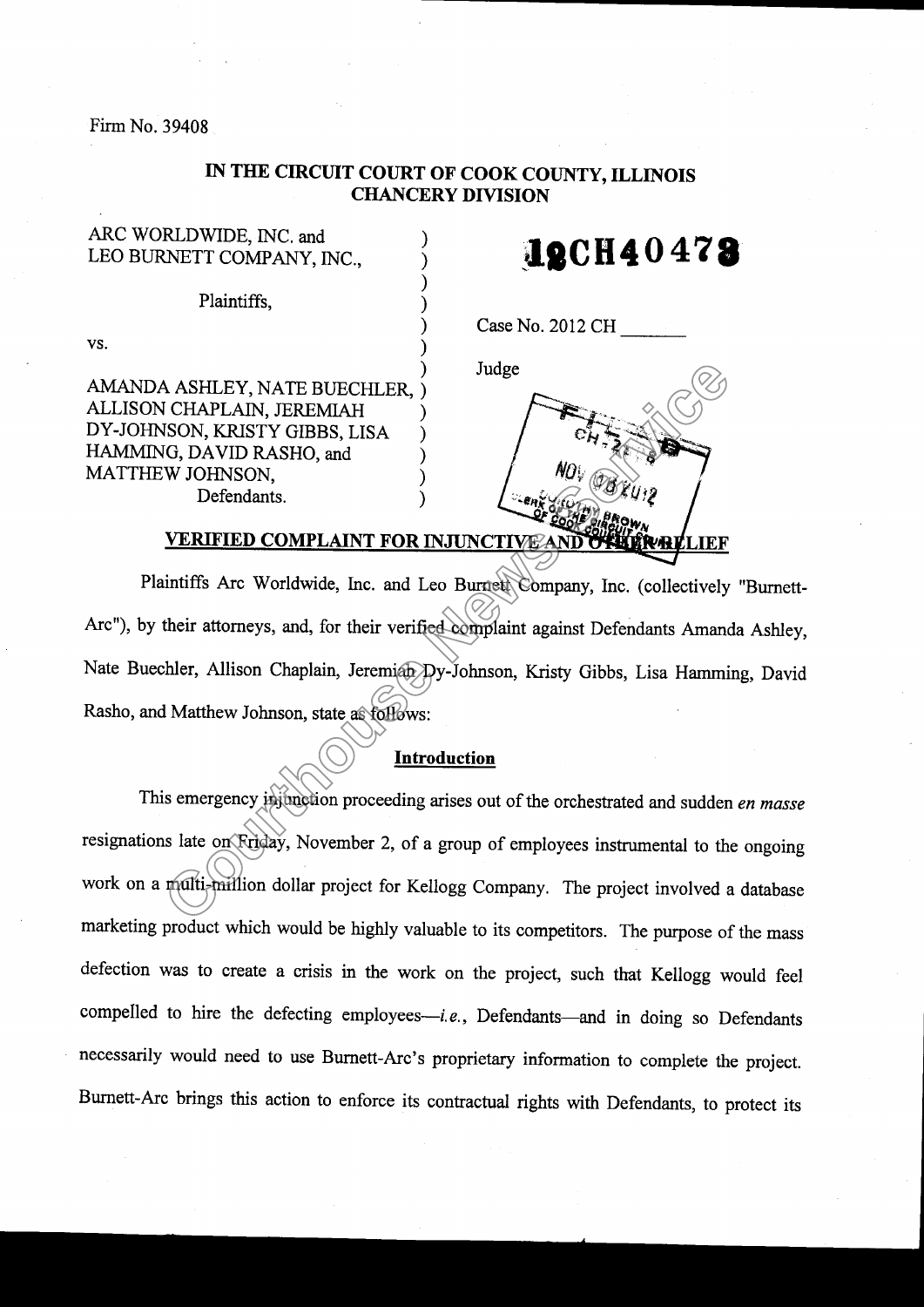proprietary information and trade secrets, and for a temporary restraining order and preliminary injunction to maintain the status quo while Burnett-Arc fights to keep the project.

## The Parties

1. Arc Worldwide, lnc. is a Delaware corporation with its principal place of business at 35 West Wacker Drive, Chicago, Illinois.

Z. Leo Burnett Company, Inc. is a Delaware corporation with its principal place of business at 35 West Wacker Drive, Chicago, Illinois.

3. Burnett is an advertising company. Arc is a subsidiary of Burnett and its marketing services arm, specializing in digital communications, direct and database marketing, promotions and shopper marketing. Burnett and Arc cooperate on work for many clients, including Kellogg Company of Battle Creek, Michigan ("Kellogg"). The Outside of the Consolidation and integration of the Consolidation of the Court<br>
Court of the Court of the Court of the Court of the Court of the Court of the Kellogg Company of Battle Creek, Michigan (Kellogg").<br>
Lefen

4. Defendants are individuals who, until their en masse resignations late in the day on Friday, November 2, 2012, were employed with Burnett-Arc in Chicago. On information and belief, all are residents of Cook County, Illinois.

## The Business

5. The Optimization Practice at Bumett-Arc focuses on helping clients build longterm relationships with their customers through data-driven and statistical analysis, which is generally known as Customer Relationship Management ("CRM"). The CRM process typically involves the consolidation and integration of existing client databases; the ongoing collection and analysis of customer data, including analysis of data from customer loyalty program participation; statistical modeling; the development of marketing campaign strategies; the development of customized email and other communications to customers; and analyzing the efFectiveness of marketing campaigns through appropriate metrics.

 $\overline{2}$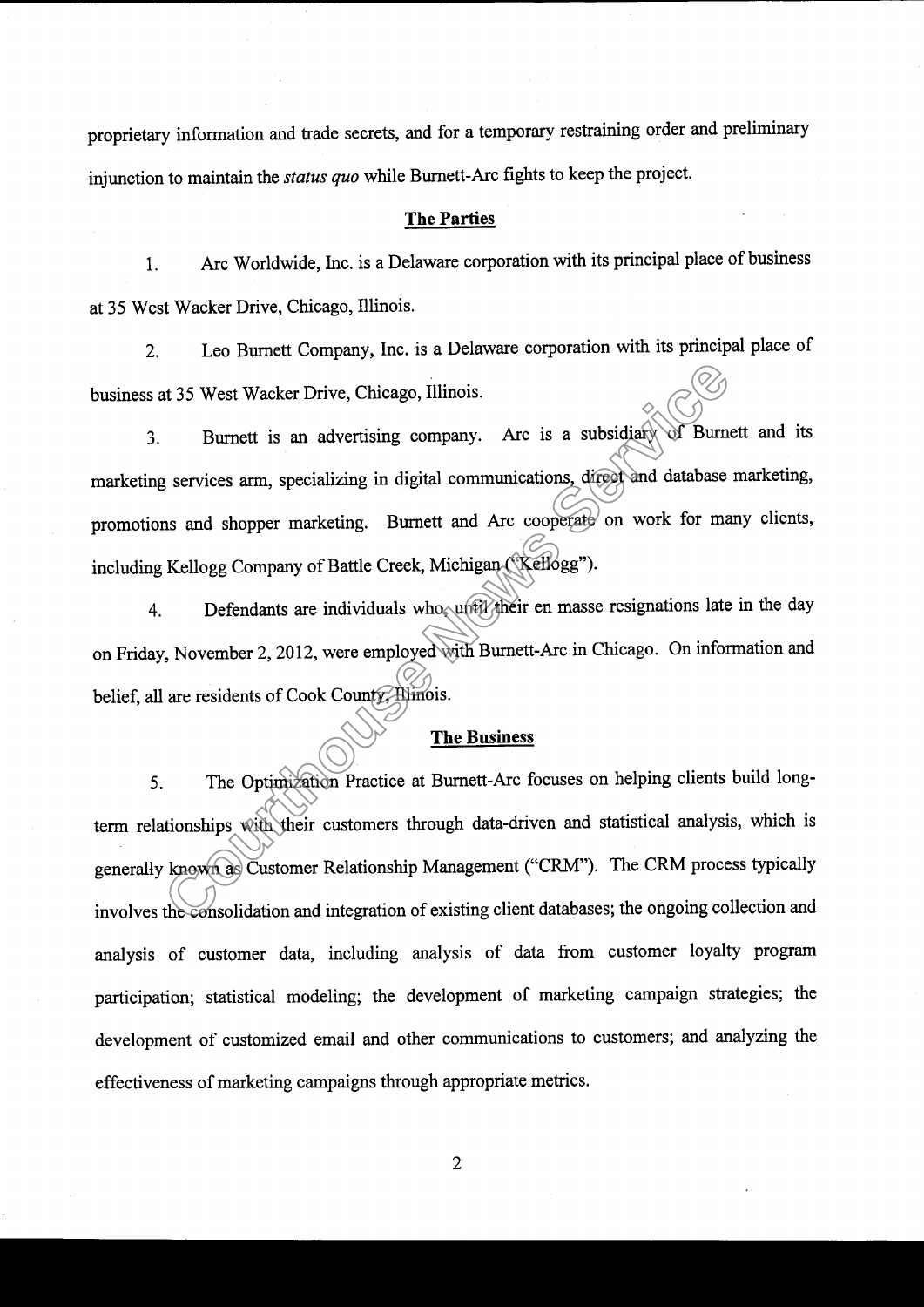## Burnett's Long-Standing Relationship with Kellogg

6. Kellogg has been a client of Burnett for over 60 years. Over the years, Burnett has invested an almost incalculable amount of time and effort in developing and maintaining that client relationship.

7. In addition to Burnett's ongoing creative work for Kellogg, Burnett-Arc and Kellogg are parties to a contract denominated as Statement of Work No. 2, 2012 Statement of Work for Customer Relationship Marketing/Loyalty Initiatives. This contract has been largely performed on Burnett-Arc's end by members of the Optimization Practice described above. statement of work No. 2 is part of an ongoing relationship between Burnett-Arc and Kellogg to implement, enhance and expand Kellogg CRM programs.

8. Burnett-Arc has expended substantial time and effort in securing the CRM engagement from Kellogg and then in developing and implementing the CRM/Loyalty initiative with Kellogg. Approximately five years ago, Burnett-Arc approached Kellogg to discuss the possibility of Kellogg starting a CRM program. After implementing a CRM program for a single Kellogg brand starting in 2007 Burnett-Arc's efforts resulted in the parties entering into the Statement of Work No. 1 for the year 2011, which was followed by the current contract for 2012, Statement of Work No 2. Burnett-Arc and Kellogg are presently in negotiations for Statement of Work No. 3, for work in 2013. Customer Relationship Marketing/Loyalty Initiatives. This contract has do m Burnett-Arc's end by members of the Optimization Practice description of Work No. 2 is part of an ongoing relationship between Burnett-Arc and the

9. The three Statements of Work for Kellogg have each been substantial projects, and together they total several million dollars. Moreover, the Kellogg CRM project is and has been for Burnett-Arc a "flagship" project that has greatly enhanced Burnett-Arc's image and reputation in the market for cRM initiatives, thereby enabling Burnett-Arc to leverage its Kellogg experience to effectively compete for new business. For example, over the past few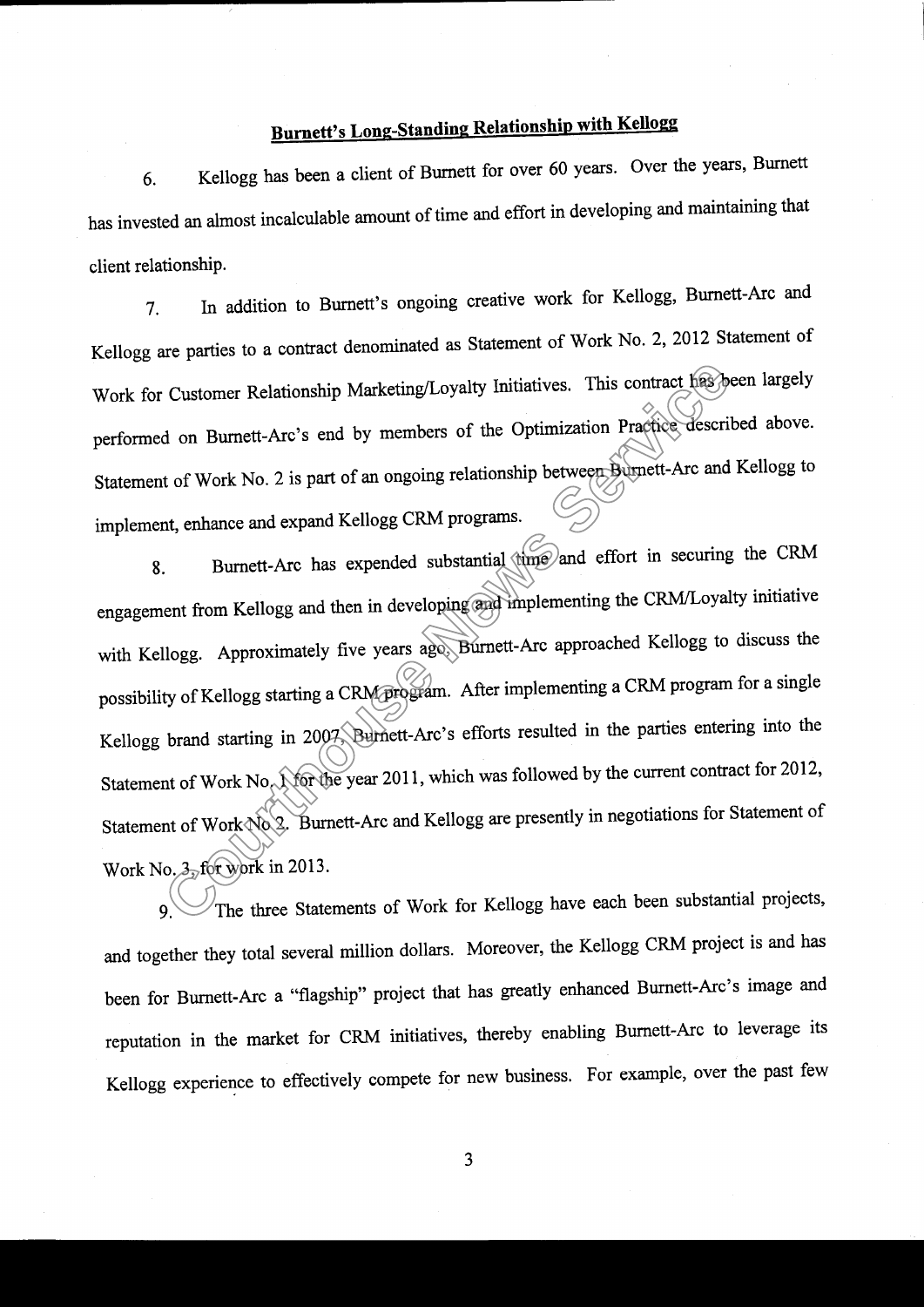months, Burnett-Arc has sent Defendant Gibbs, one of the leaders on the Kellogg cRM project, to make presentations to another of Burnett-Arc's current clients on Burnett-Arc's CRM experience and capabilities.

10. In their work for Burnett-Arc, especially on the Kellogg CRM project, each Defendant was privy to highly sensitive and confidential information that is not known to the public, including information as to Burnett-Arc's CRM marketing practices and strategies, its proprietary methodologies and analytics, as well as other sales, pricing and financial information. Knowledge and use of such information by Defendants or their new employer would give them an unfair competitive advantage in competing against Burnett-Arc and would deprive Burnett-Arc of the value of its investment in its Optimization group and in the Kellogg CRM project in particular. For example: For methodologies and analytics, as well as other sales, pricing and financial interpret of the methodologies and analytics, as well as other asies, pricing and financial interpret to competitive advantage in competing aga

(a) Burnett-Arc has developed a proprietary survey methodology to measure the impact of marketing communications by comparing consumer behavior.

(b) Burnett-Arc has also developed an email analytics process that significantly expands the usefulness of email metrics in measuring the effectiveness of the email process.

(c) Bumett-Arc has also developed a unique proprietary system for marketing demand forecasting.

11. Burnett-Arc takes reasonable steps to maintain the secrecy and confidentiality of its confidential information. One of these steps is to require its employees to contractually promise to maintain the confidentiality of information. Each Defendant agreed to such a restriction. See Exhibits A through H, attached hereto and incorporated herein by this reference.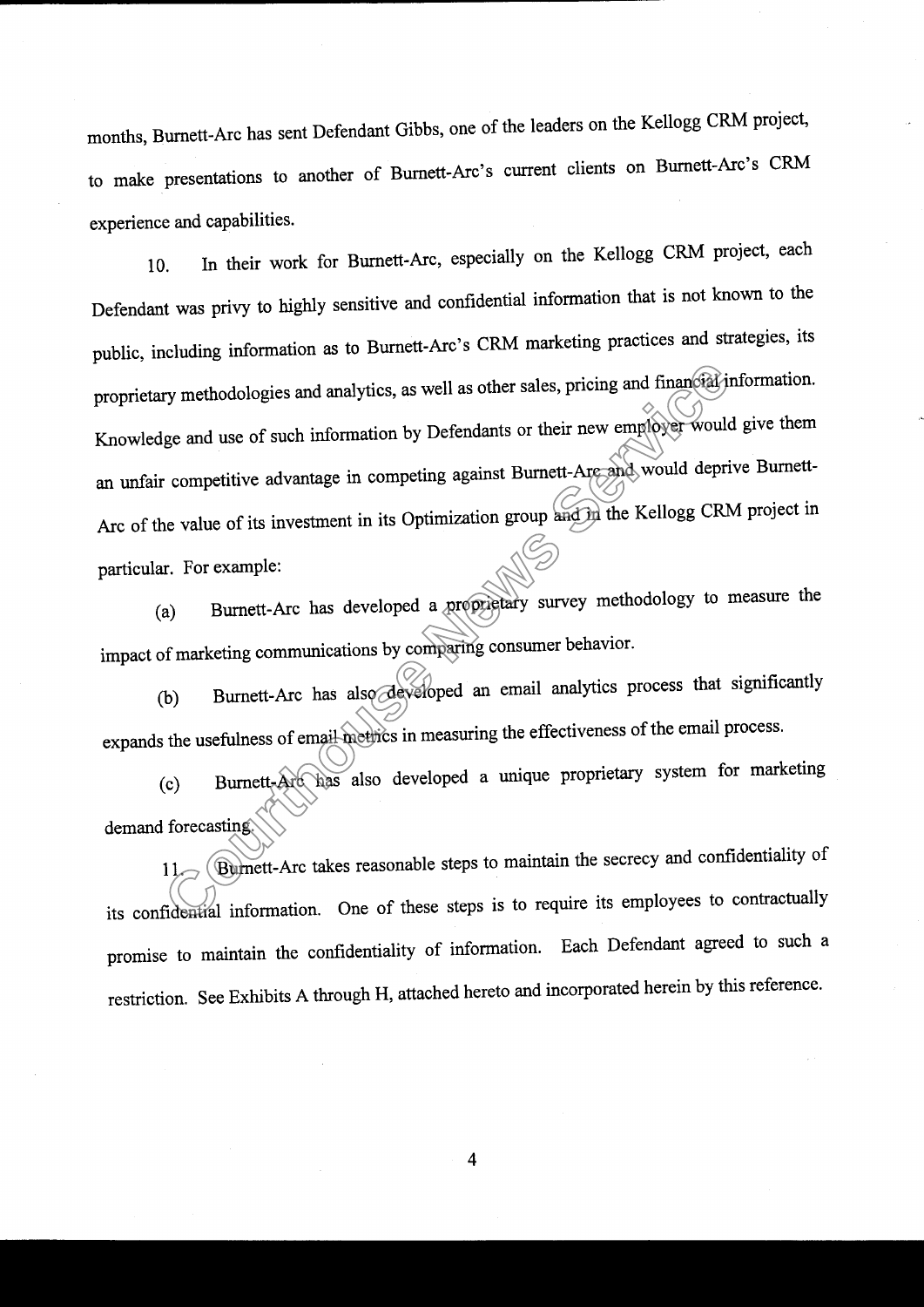## The En Masse Resignations

12. Late afternoon on Friday, November 2,2102, seven of the 11 active employees working on the Kellogg CRM project announced that they were resigning effective immediately from Burnett-Arc, as did one employee who had worked on Bumett-Arc's cRM project for another account. The seven on the Kellogg CRM project were Defendants Amanda Ashley, Nate Buechler, Allison Chaplain, Kristy Gibbs, Lisa Hamming, David Rasho, and Matthew Johnson. Defendant Jeremiah Dy-Johnson had worked to some extent on the Kellogg CRM project, but primarily on another CRM account.

13. On that date, November 2, 2012, at approximately  $2:41$  p.m., Gibbs sent an email to Steve Grosklaus, Executive Vice-President and the Director of the Optimization Practice at Burnett-Arc, asking to meet with him. After 3:00 p.m. the three most senior of the eight defecting employees - Gibbs, Rasho and Johnson - came into Grosklaus's office and informed Grosklaus that the three of them were leaving the company, effective immediately, to start their own business. Thereafter, Rasho instructed the group not to say anything further. Grosklaus said that the group would need to submit a letter of resignation, which they did. Grosklaus learned later in the day from Hamming and Dy-Johnson that they were resigning and from two other company managers that the other defecting employees were resigning as well. The Roles of the Defecting Employees.<br>
The Roles of the Elong CRM account.<br>
Con another CRM account.<br>
2. On that date, November 2, 2012, at approximately 2.41 p.m., Gibbs se<br>
Grosklaus, Executive Vice-President and the Dir

Of the eight persons who defected, two  $-$  Gibbs and, until October 12, 2012, Johnson - had reported directly to steve Grosklaus, Executive vice-President and the Director of the Optimization Practice at Burnett-Arc. Gibbs was Sr. Vice President and Director, Optimization, and the highest paid of the group; she had been employed with Burnett-Arc since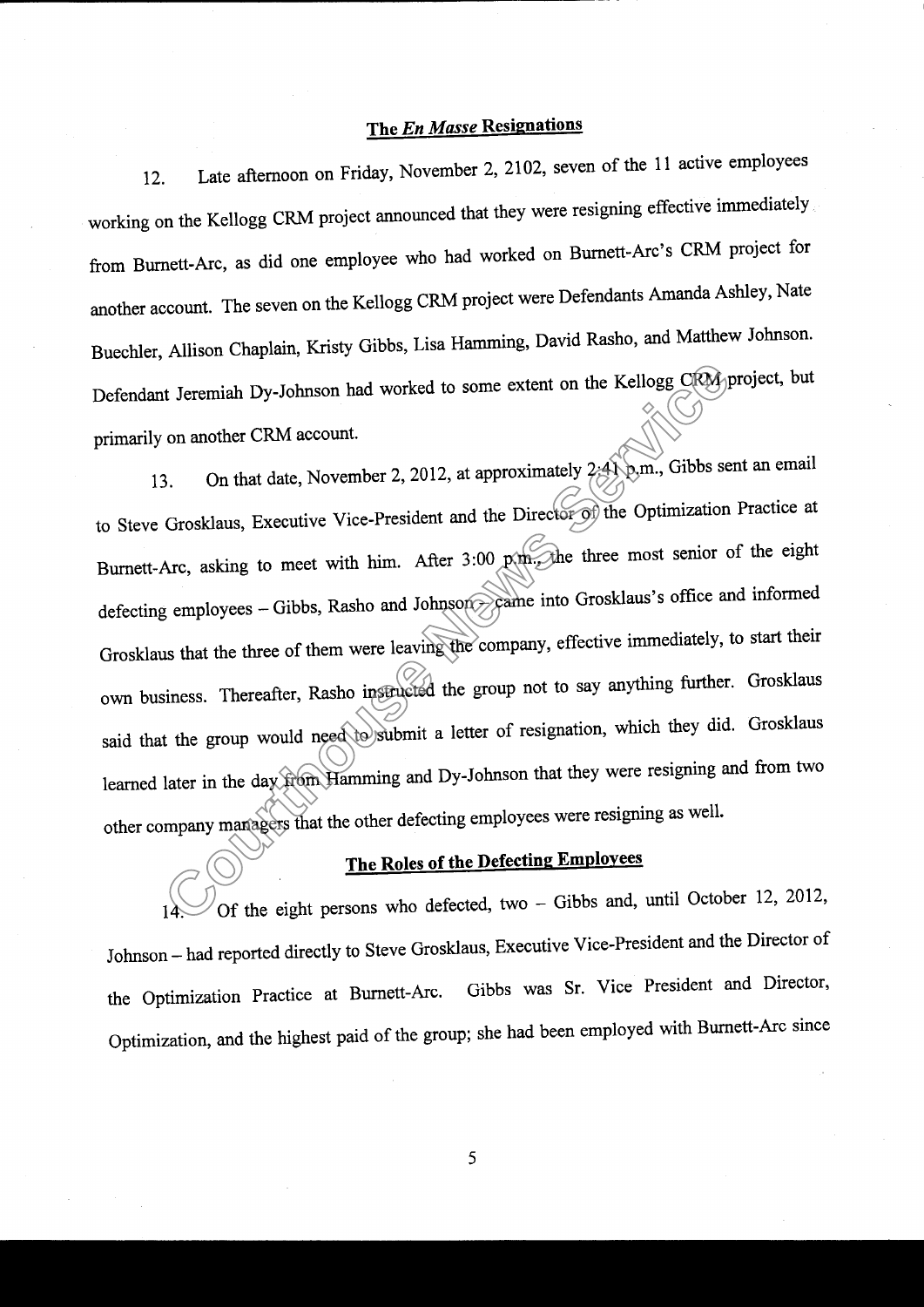March 31, 2003. Johnson was Director, Optimization; he had been employed with Burnett-Arc since May 31, 2005.

15. Gibbs has a skill set and knowledge base unique within Burnett-Arc and, to the company's knowledge, unique within the optimization industry. She was the strategist and "architect" behind the CRM project; and she also was a "hands on" coder of data. Gibbs would work each weekend pulling together disparate data from which future consumer-directed communications would be created. Moreover, with her departure along with the seven other defections, Burnett-Arc will be challenged in recreating the data that she worked with. This could jeopardize Burnett-Arc's ability to fulfill its obligations to Kellogg.

16. Moreover, Gibbs recently participated in a pitch to obtain CRM business from an existing client of Burnett-Arc. In preparation for that pitch and in its presentation, she was privy to highly sensitive and confidential information that is not known to the public. Its use or disclosure prior to an award of the work by that client would jeopardize Burnett-Arc's ability to obtain that work, if not cause Burnett.<br>Arctolose it outright.

17. In August 2012, following up on previous discussions, Gibbs told Grosklaus directly that she wanted to start her own business in the optimization field, while remaining at Burnett-Arc. Grosklaus informed her that she could not do that. Following their conversation, Gibbs sent Grosklaus an email saying that she was not going to pursue that idea and that she instead was interested in growing the CRM practice at Burnett-Arc. Grosklaus believed her, and increased her responsibilities within the optimization team' However, based on the mass resignations that occurred on November 2,2012, that Gibbs helped bring about, it is apparent that Gibbs followed through on her expressed ambition to start a competing business. cations would be created. Moreover, with her departure along with the space of the space of the challenged in recreating the data that she worked particle Burnett-Arc's ability to fulfill its obligations to Kellogge.<br>
6. M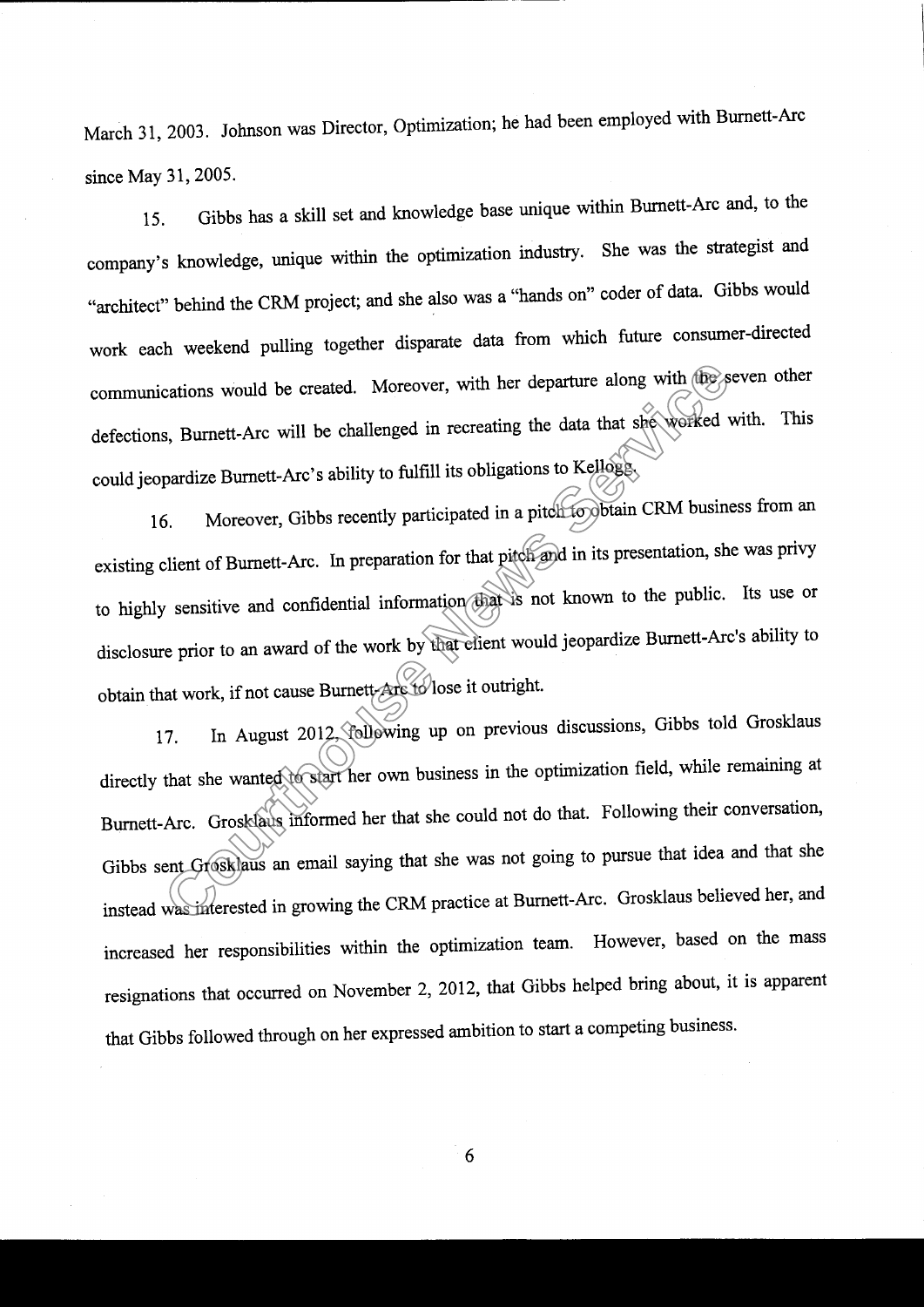18. Reporting up through Gibbs were Rasho and Hamming, while Ashley and Buechler functionally reported up through Gibbs. Rasho was Director, Optimization, and the second-highest paid of the group; he had been employed with Burnett-Arc since November 9, 2009. Rasho interacted on a near-daily basis with key client contacts at Kellogg, including its internal brand managers -- that is, the Kellogg managers in charge of their various brands, such as Eggo, Special K, etc. Among other topics, he was in frequent communication with Kellogg's brand managers regarding the content of the messages to be delivered to Kellogg's customers via the outgoing e-mails and communications emanating from the CRM program. By virtue of his interaction with numerous brand managers, he has a wealth of "inside" information and information pertaining to the likes and dislikes of the various brand managers. No one but Rasho has the depth of knowledge regarding the brand managers, in the context of CRM initiatives, that Rasho possesses, and to Burnett-Arc's knowledge at this time, he has not left behind any documents containing his knowledge and insights gained from his close interaction with Kellogg's brand managers. magers regarding the content of the messages to be delivered to Kellogg<sup>7</sup><sub>52</sub>013<br>
Sung e-mails and communications emanating from the CRM program By v<br>
The with numerous brand managers, he has a wealth of stasted informed<br>

19. Moreover, Rashorecently participated in a credentials presentation to obtain CRM business from a major client of Burnett-Arc. In preparation for that presentation, Rasho was privy to highly sensitive and confidential information that is not known to the public. Its use or disclosure prior to an award of the work would jeopardize Burnett-Arc's ability to obtain that work, if not eause Burnett-Arc to lose it outright.

20. Hamming was Sr. Analyst, optimization; she had been employed since September 13, 2010. Hamming worked in close conjunction with Gibbs. Among other things, she analyzed consumer behavior relative to the CRM program. For example, she analyzed what consumers who received e-mails from the CRM program opened (such as whether they opened

 $\overline{7}$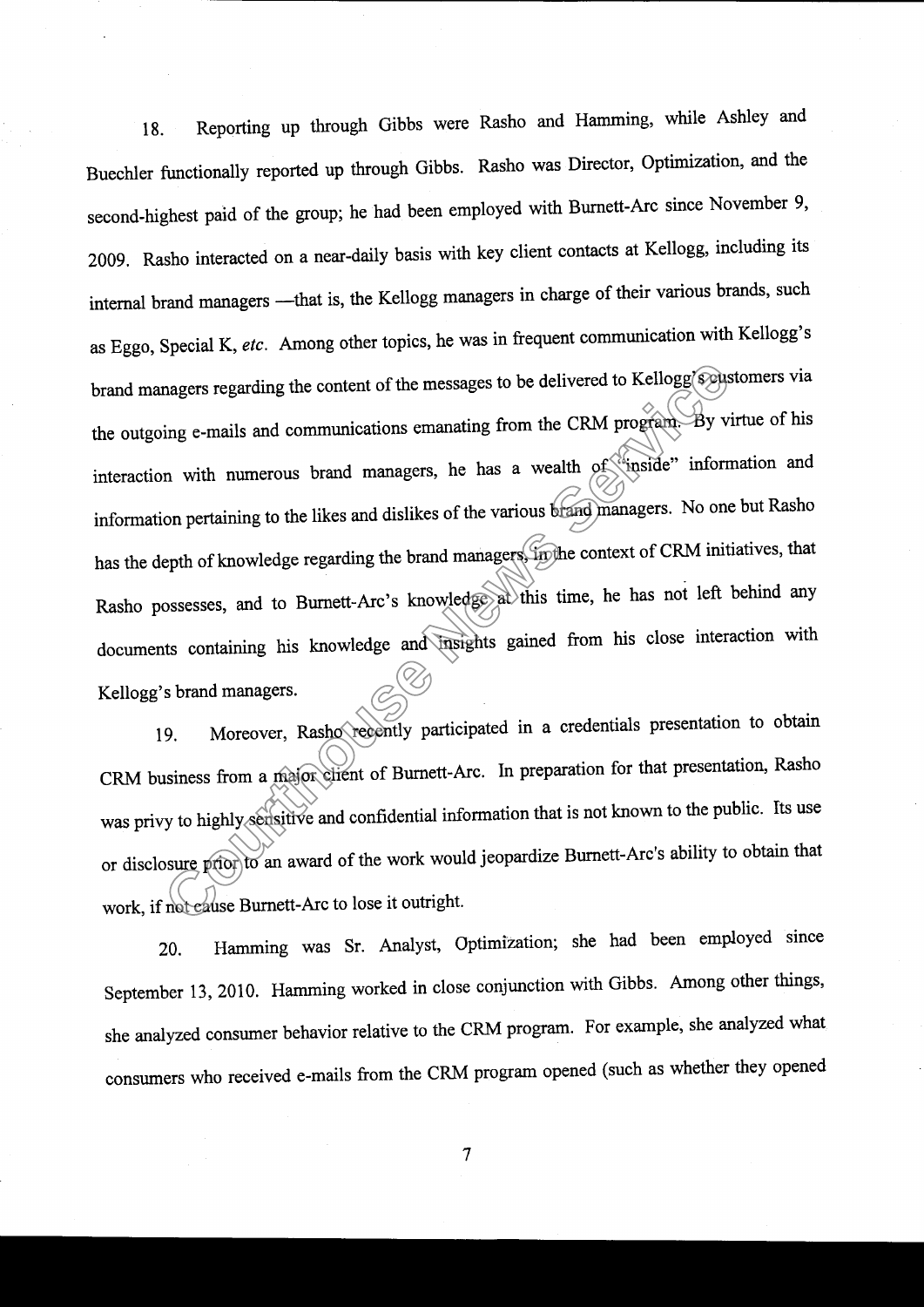coupons embedded in the e-mail, clicked on hyperlinks embedded within the e-mail and, if so, which ones) and determined what that particular consumer was interested in. This allowed Burnett-Arc to create further outreach to the consumer based on information Burnett-Arc knows would be appealing to them and most likely to engage them with Kellogg products.

21. Ashley was Manager, Response Management; and she had been employed since September 24, 2007. Buechler was Sr. Analyst, Contact Management; and he had been employed since August 16, 2010. They primarily were responsible for quality control over the outgoing e-mail and SMS (text messaging) processes of the cRM project and for the execution of the e-mail and sMS campaigns that enabled Kellogg's cache of consumer-specific data to be mined and refined so as to reach the most likely consumer with information pertaining to the type of products they would be most likely to purchase.

22. Johnson, who had also reported directly to Grosklaus for a period of time, was Director, Optimization, at a compensation level approximately commensurate with that of Rasho; he had been employed since  $\text{Max}$ , 2005. He functioned as the lead forecaster for the CRM project. His forecasting responsibilities included the use of past consumer behavior to predict future marketing demand. As part of this process, Johnson had to forecast the quantity of necessary promotional materials that Kellogg should keep on hand. d since August 16, 2010. They primarily were responsible for quality cont<br>
c-mail and SMS (text messaging) processes of the CRM project and for the<br>
mail and SMS campaigns that enabled Kellogg's cache of consumer-specified

23. Chaplain was Manager, Optimization, and reported directly to Johnson; she had been employed since April 4,2011. chaplain engaged in statistical modeling designed to cull and analyze the accumulated data on a consumer-such as, for example, income level, purchasing history, coupon-use history, etc.-- to determine what decisions that consumer may make, based on certain profiles suggested by the data. For example, some consumers stock up and save certain products; other consumers may be focused on more health-conscious products;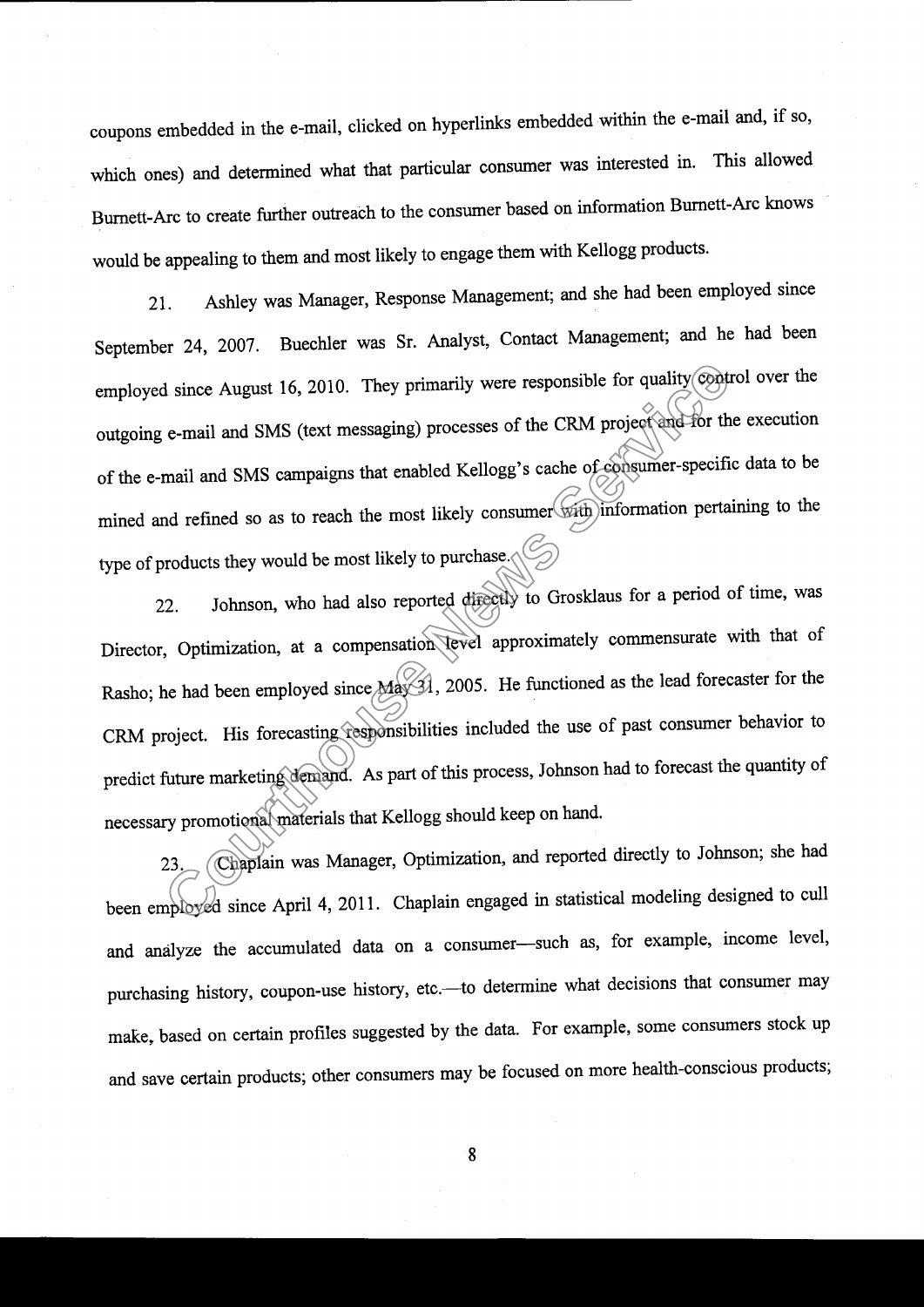etc. Statistical modeling enables one to predict what a particular consumer will be most likely to purchase. This in turn allows the cRM program to target communications and coupons to the individual consumer. She also developed tests to understand incremental sales in the marketplace.

24. Dy-Johnson was Analyst, Optimization; he had been employed since January 18, 2011. He is the only one of the eight defecting employees who did not work primarily on the Kellogg cRM project. He most recently worked on the cRM project that Burnett-Arc is performing for another client. His expertise is in name generation-that is, in identifying potential consumers to be targeted as part of a marketing campaign. Prior to working for Bumett-Arc, he had worked with Buechler at another employer's. Dy-Johnson's skill set fits with the optimization group, and it makes sense that in starting up a new optimization company they would want Dy-Johnson as part of their team' CRM project. He most recently worked on the CRM project that  $\bigoplus$ <br>mg for another client. His expertise is in name generation—charges, in<br>consumers to be targeted as part of a marketing campaign. Prior to v<br>Arc, he had w

## Effect of the En Masse Resignations

25. The timing of the resignations was intentionally designed to maximize the defecting employees' ability to persuade Kellogg that they were the only people capable of completing the CRM project. Additionally, the defecting employees know the time deadlines under which Burnett-Arc is operating on the Kellogg project and in leaving when they did, it is apparent that they assumed Bumett-Arc would not be able to meet the client's deadlines and that, as a result, the client would have "no choice" but to hire Defendants as the replacement for Burnett-Arc. Moreover, the timing of the resignations will, at a minimum, delay and disrupt the negotiation of and the work to be performed under the upcoming 2013 Statement of Work.

26. On Monday, November 4,2012, Burnett-Arc engaged in discussions intemally, and on November 5, 2012, Burnett-Arc discussed with Kellogg representatives how Burnett-Arc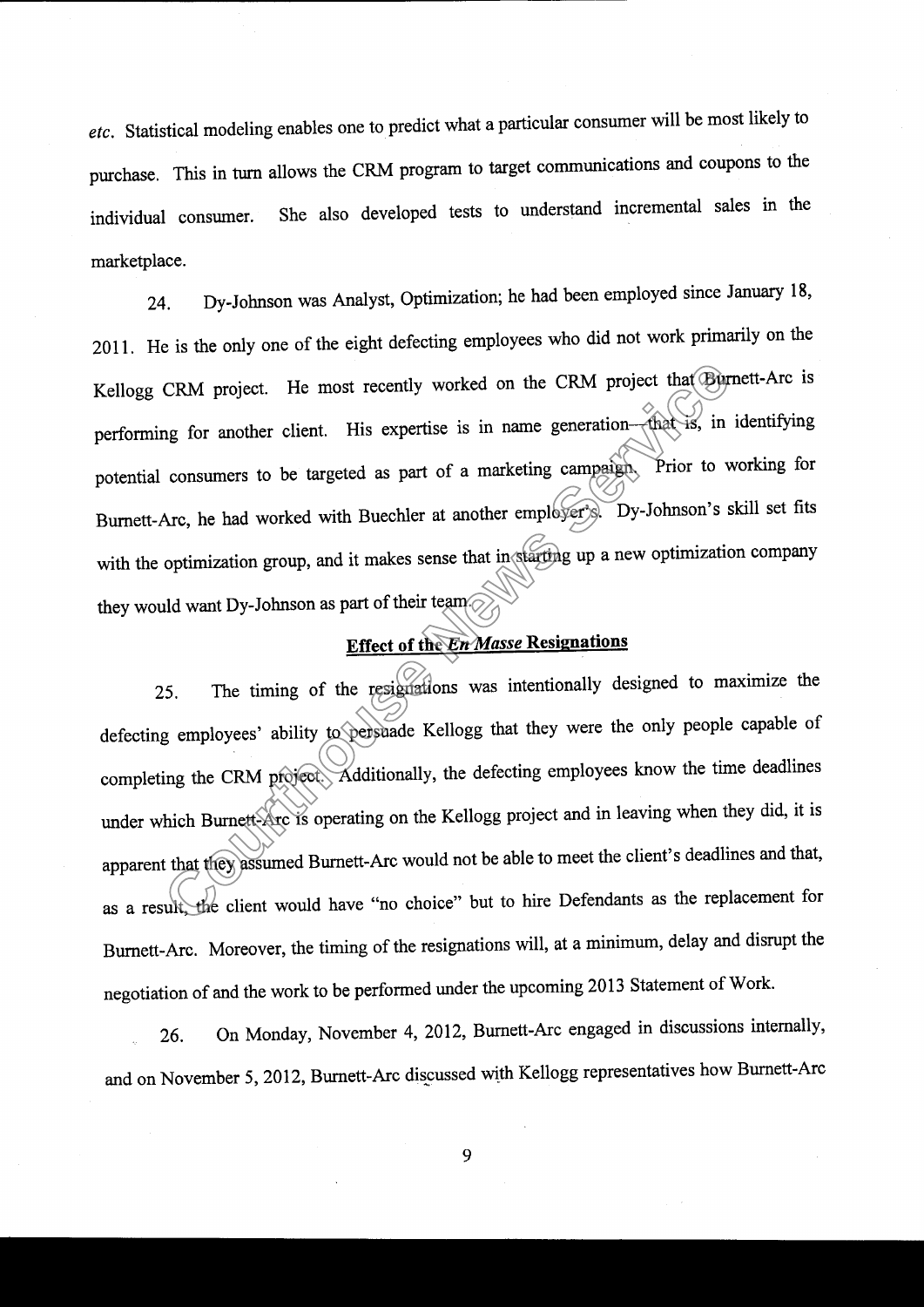might meet the deadlines for the project given the defections. There is no guarantee Bumett-Arc will be successful in the effort.

27. Finding employees already in its employ is its only viable option to deliver the work on the Keilogg cRM project. This is so because it takes months to locate qualified persons in this field. There are scant qualified persons capable of performing the functions in optimization that the defecting employees performed. Defendants know that, too, and it is obvious that they factored that into the timing of their resignations, as they know Kellogg will not endure a delay of up to six months or more for Bumett-Arc to try to filr these suddenly open positions.

28. Moreover, the harm to Bumett-Arc of these abrupt defections goes beyond the potential loss of this particular project for Kellogg. (The ability to perform successfully a sophisticated CRM project like the Kellogg project is in high demand in the industry. The Kellogg CRM project is a showcase project that would have enabled Burnett-Arc to leverage what the company learned from the project to create similar optimization products for other clients. If the defecting employees are permitted to continue working on and finish this project, they then will try to claim the project as their own in efforts to showcase it to other potential clients, thus depriving Burnett-Arc of the value of its investment in this project. that they factored that into the timing of their resignations, as they know the adelay of up to six months or more for Burnett-Arc to try to fill these such the service of this particular project for Kellogg. (The ability

As a condition of their employment, Defendants Ashley, Buechler, Chaplain, Dy-Johnson, Hamming, and Rasho had executed agreements containing the following confidentiality and non-solicitation covenants :

### Non-Solicitation

You agree that for one year following the termination of your employment with Leo Burnett, for any reason, you will not directly or indirectly: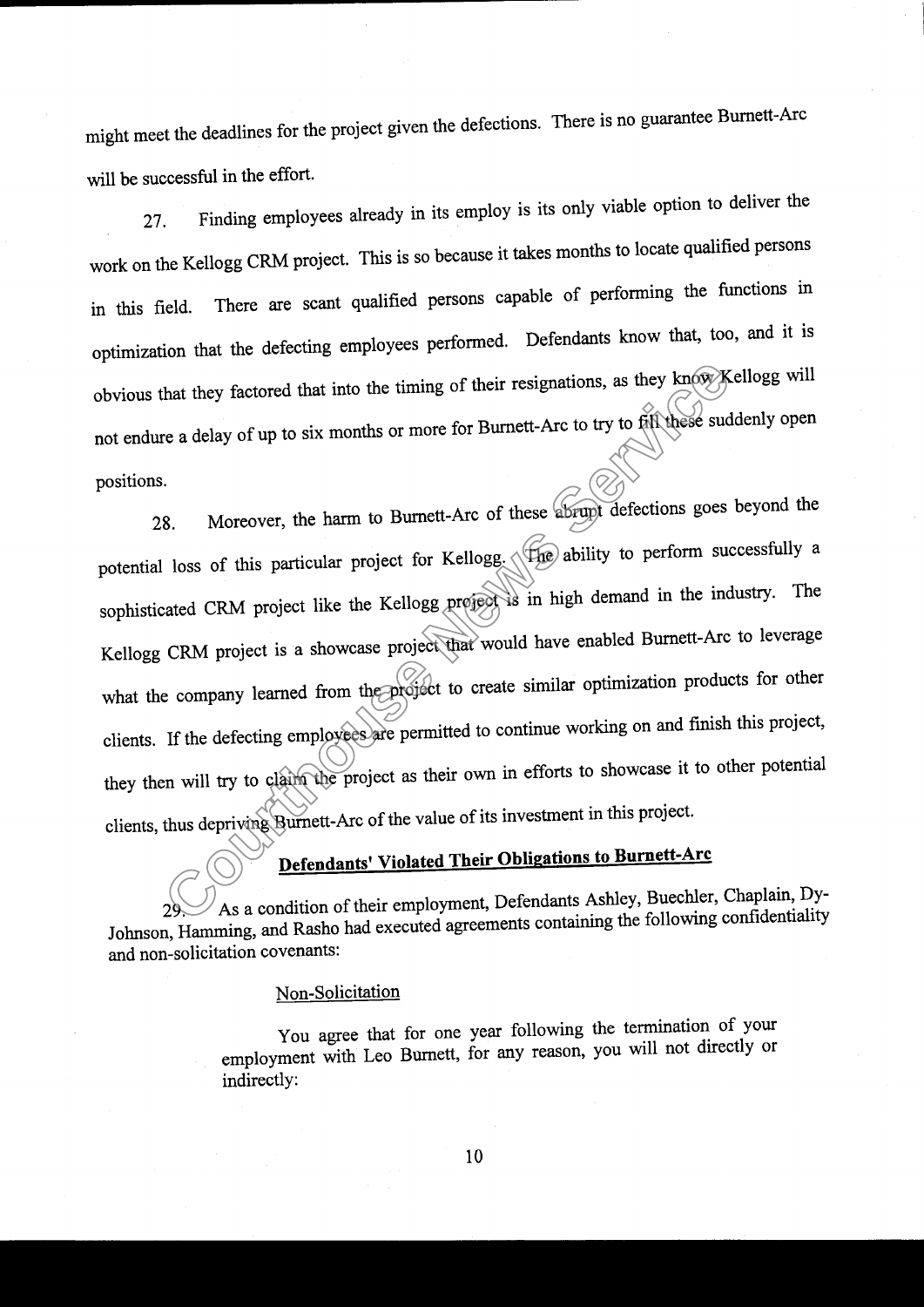. Attempt in any manner to solicit from any Leo Burnett client, except on our behalf, business of the type performed by Leo Burnett or to persuade any person, firm, or corporation which is a client to cease doing business or to reduce the amount of business which any such client has customdrily done or contemplates doing with Leo Bumett whether or not the relationship between such client and Leo Burnett was originally established in whole or part through your efforts; or

Employ or attempt to employ or assist anyone else to employ any person who is then, or at any time during the then preceding twelve months was, in our employ; or

Render any services of the type rendered by Leo Burnett or any Leo Burnett client unless such services are rendered as a consultant to Leo Burnett, or you have the express written permission of Leo Burnett to do so.

### **Confidentiality**

You agree that any information relating to Leo Bumett, or the products and services of a specific individual client of Leo Burnett, which was available to you in connection with the performance of your job, is and shall remain the property of Leo Burnett, and/or that specific client. You understand and agree that all of this information and all similar materials are confidential and proprietary and that under no circumstances will you divulge, reveal, share, publish or give any of such information or materials to any third party. The confidentiality provisions of this The confidentiality provisions of this document will remain in force during and after your employment with Leo Burnett, unless such information becomes publicly known or you are released from this confidentiality agreement by written release by Leo Burnett. France any services of the type rendered by Leo-Burnett<br>any Leo Burnett, or you have the express written permission of Leo Burnett, Leo Burnett, or you have the express written permission of Leo Burnett<br>do so.<br>Confidential

See Exs. A through F attached hereto and incorporated herein by this reference. "Client" is narrowly defined as (a) an entity that was a client either at the time of, or within the one-year preceding, the employee's termination and for which the employee provided services, or (b) a prospective client to which a formal presentation had been made within 180 days of the employee's termination and in which the employee had participated. (Id.)

30. As a condition of their employment, Defendants Gibbs and Johnson had executed agreements containing confidentiality covenants substantially the same as the confidentiality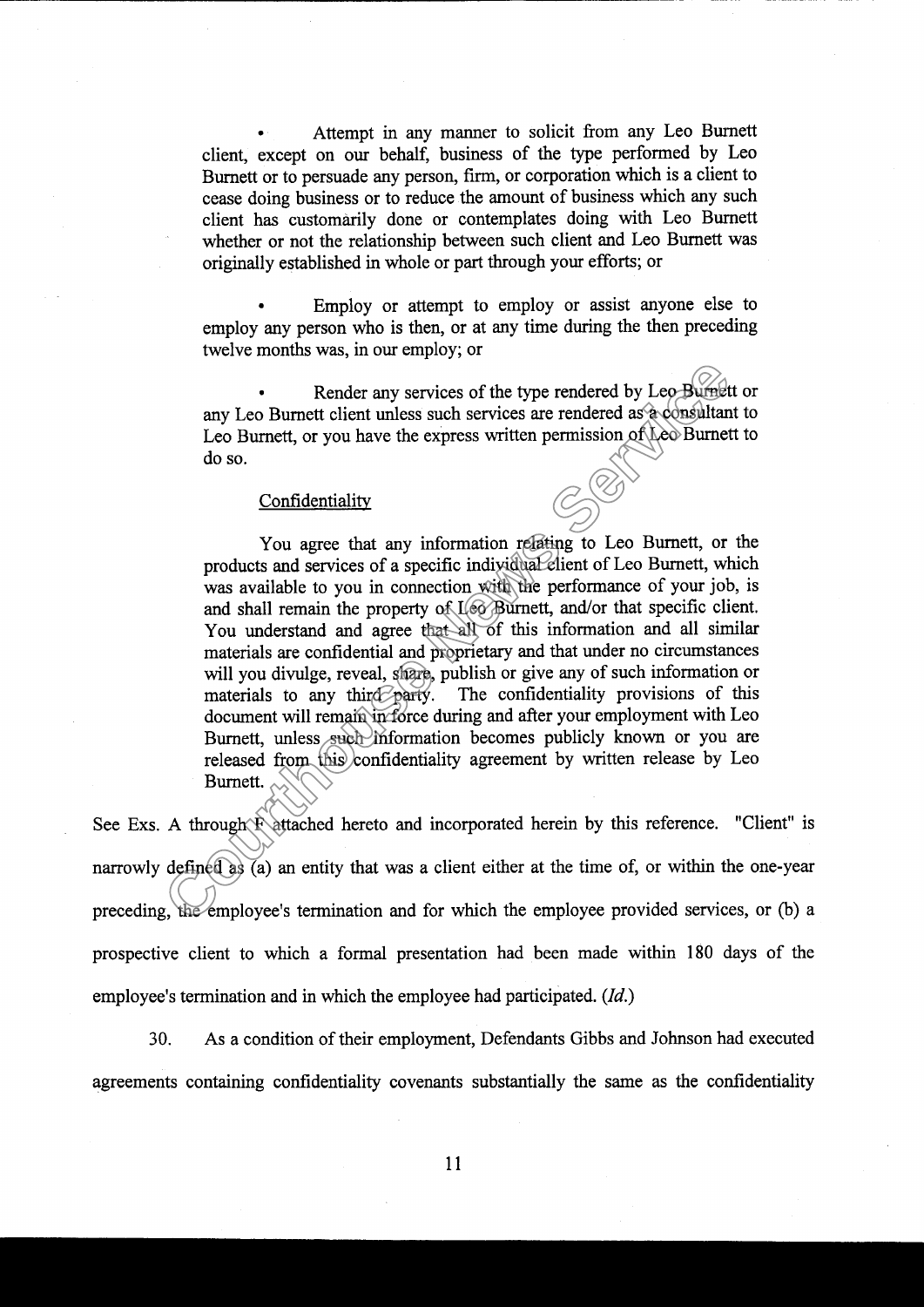covenant agreed to by the other six Defendants as set forth above. See Exs. G and H attached hereto and incorporated herein by this reference.

31. As a condition of their employment, all Defendants were subject to the Leo Burnett Group Employee Handbook, which contains non-solicitation-of-clients and nonsolicitation-of-employees covenants nearly identical to those set forth in Paragraph No. 29 of this complaint. See Exhibit I attached hereto and incorporated herein by this reference, which are copies of the relevant policies.

32. In addition to their contractual obligations discussed above, Defendants were subject to the Illinois Trade Secrets Act, 765 ILCS 1065/1 et seq., and its protections afforded to trade secrets such as those possessed by Defendants.

33. By their actual and threatened conduct, Defendants have violated and/or threaten to violate their contractual, statutory, and common law obligations to Burnett-Arc. Such violations have caused, and/or threaten to cause, irreparable harm to Burnett-Arc for which it has no adequate remedy at law.

34. Following their abrupt resignations late on November 2, Plaintiffs' counsel emailed to seven Defendants and attempted messenger delivery to all eight Defendants on Saturday, November 3 of letters advising each of them that they could not provide service to Kellogg's or clients of Plaintiffs. The letters urged them to have their legal counsel contact Plaintiffs counsel, and informed them that Plaintiffs would file legal action on Monday, November 5, if Defendants did not contact Plaintiffs' counsel. See Exs. J through Q attached hereto and incorporated herein by this reference, which are copies of the e-mails and the letters sent to Defendants. Attached hereto as Ex. R is a copy of the service sheet reflecting the The relevant policies.<br>
2. In addition to their contractual obligations discussed above. Defense to the Illinois Trade Secrets Act, 765 ILCS 1065/1 *et seq.*, and the protections rets such as those possessed by Defendants.

t2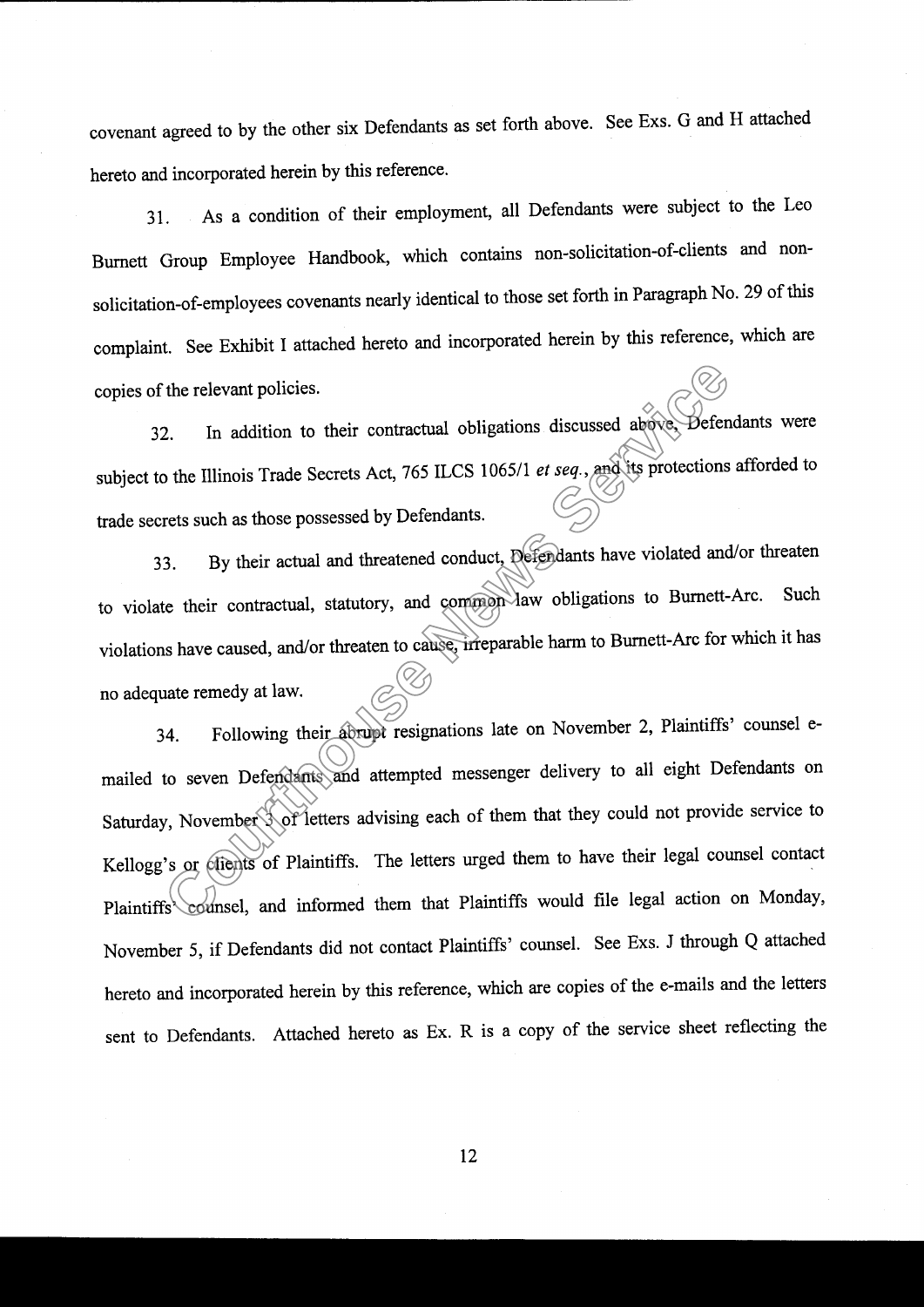messenger service's efforts to serve the letters on Defendants. As of the filing of this complaint, neither Defendants nor any representative of Defendants has contacted Plaintiffs' counsel'

## **FIRST CLAIM FOR RELIEF**

## (Breach of Contract against all Defendants)

35. Plaintiffs reallege as if fully set forth herein the allegations contained in paragraphs 1-33 above.

36. Defendants have breached their agreements with Burnett-Arc by soliciting and/or threatening to solicit clients, most particularly Kellogg'

37. Defendants have breached their agreements with Burnett-Arc by soliciting Burnett-Arc employees, most obviously their solicitations of each other to resign en masse to, on information and belief, form a competing business.

38. Defendants have breached their agreements with Burnett-Arc by taking and using or disclosing, and/or threatening to use or disclose, Burnett-Arc's confidential and proprietary information.

39. Defendants' actual and/or threatened breaches of their agreements has damaged and/or will damage Plaintiffs in that it has deprived and/or will deprive Plaintiffs of clients, employees, confidential information, goodwill, and business revenue and profits that it would not lose, but for the breaches. Moreover, Defendants' actual breaches reflect their disregard of their continuing contractual obligations to plaintiffs and evidence their intent to continue to violate their agreements. 6. Defendants have breached their agreements with Burnett-Arc by 660<br>for the solution of the service of the service of the service of the service of the service of the service of<br>Arc employees, most obviously their solicit

40. Defendants' continued breaches of their agreements will cause irreparable injury to plaintiffs by the unauthorized disclosure and use of Plaintiffs' confidential information, by the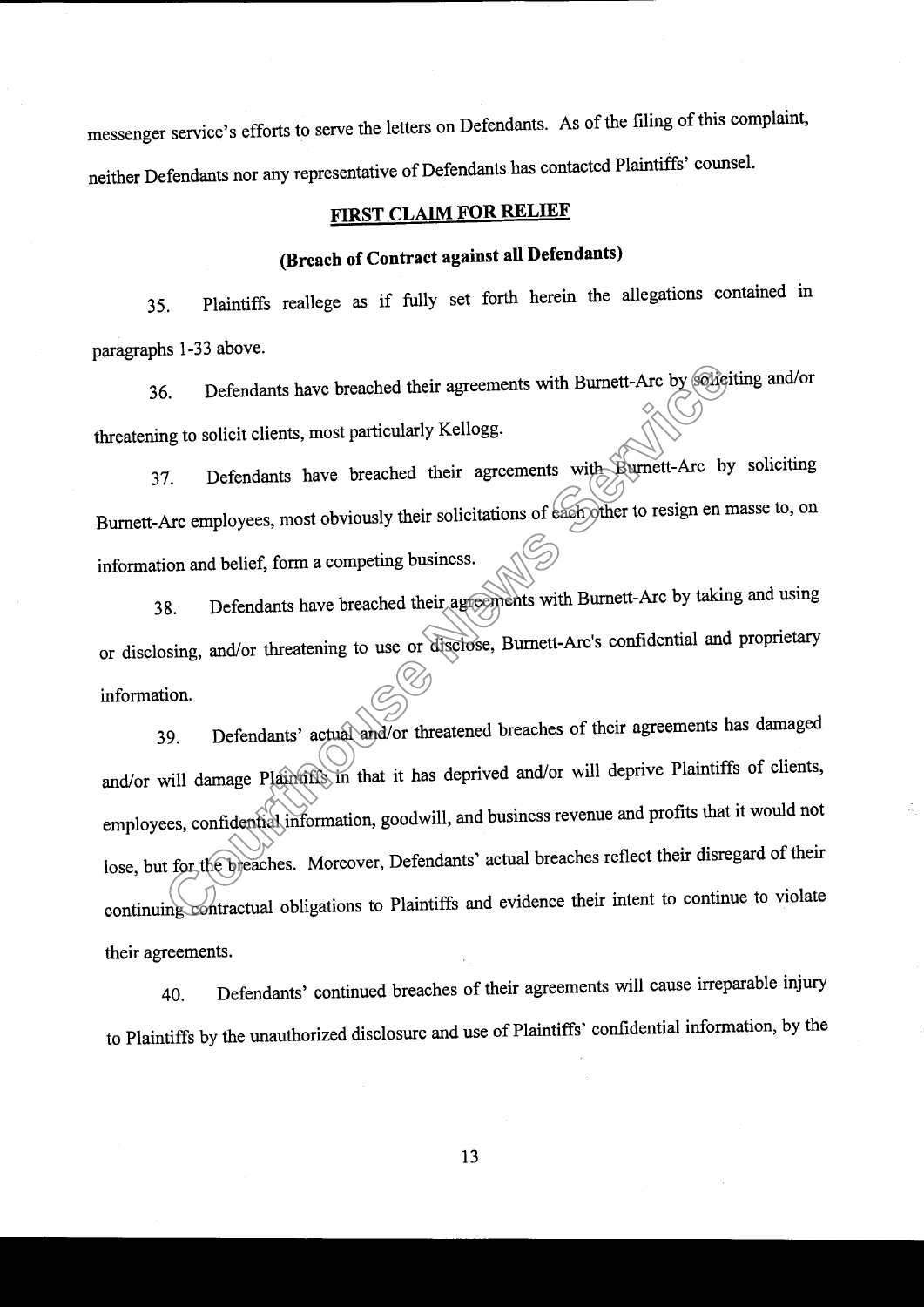unlawful diversion of customers away from Plaintiffs, and by the loss of employees unlawfully solicited.

WHEREFORE, Plaintiffs pray:

A. That a temporary and preliminary injunction be issued, pending the outcome of fial of this claim, enjoining Defendants from: (1) soliciting or servicing Kellogg or any other client on whose account they worked during the last year of their employment with Plaintiffs; (2) soliciting or otherwise enticing any of Plaintiffs' employees to leave Plaintiffs' employ; and (3) using or disclosing Plaintiffs' confidential information, including but not limited to the information specific to the CRM project on which they had been working for Plaintiffs; compared to the control of the control of the control of the control of the control of the control of the CRM project on which they had been weeking for Plaintiff (control of the CRM project on which they had been weeking

B. That a permanent injunction be issued enjoining Defendants from the acts for which temporary and preliminary injunctive relief has been sought;

C. That Plaintiffs be awarded all compensatory damages caused by Defendants' breaches of their agreements in the amount to be proved at trial;

D. That Plaintiffs recover their attorneys' fees, costs and expenses incurred herein; and

E. That Plaintiffs be granted such other and further relief as may be appropriate under the circumstances.

## SCOND CLAIM FOR RELIEF

## (Intentional Interference with Contract against all Defendants)

41. Plaintiffs reallege as if fully set forth herein the allegations contained in paragraphs 1-40 above.

42. As shown above, Plaintiffs' have enforceable agreements with each Defendant.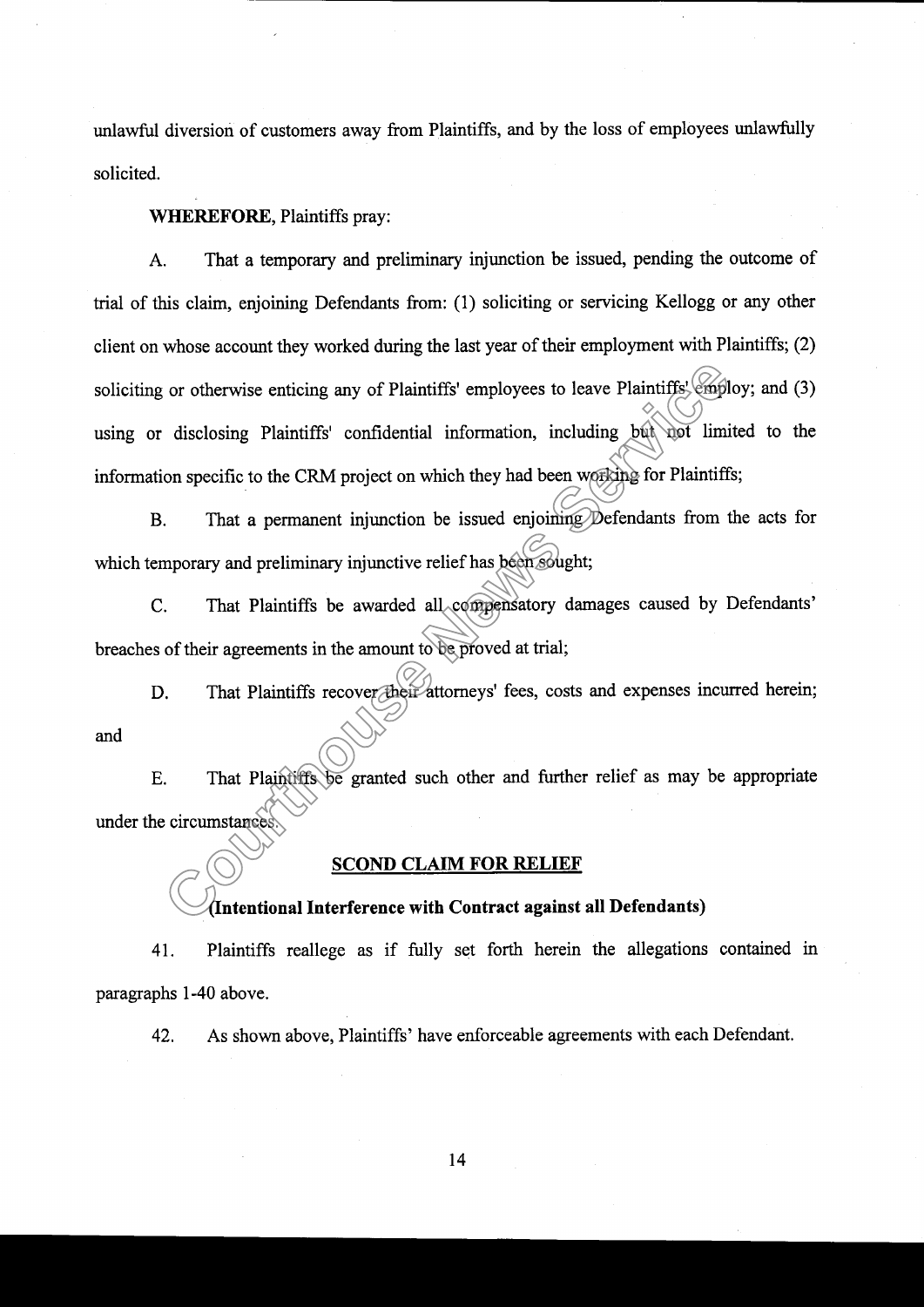43. on information and belief, each Defendant was aware of the agreements between Plaintiffs and each other Defendant.

44. By their conduct, each Defendant intentionally interfered with Plaintiffs' contractual agreements with each other Defendant, in that each has encouraged, induced, and solicited some or ail of the other Defendants to breach their obligations to Plaintiffs, resulting in the breaches set forth above in Plaintiffs' First Claim For Relief.

45. Defendants' malicious and intentional interference with Plaintiffs agreements has damaged and/or will damage Plaintiffs in that it has deprived and/or will deprive Plaintiffs of clients, employees, confidential information, goodwill, and business revenue and profits that it would not lose, but for the breaches. Moreover, Defendants<sup>&</sup> conduct reflects their disregard of their obligations to refrain from intentionally interfering with plaintiffs' agreements and evidence their intent to continue to interfere with them. 5. Defendants' malicious and intentional interference with Plaintiff's age<br>
lead/or will damage Plaintiffs in that it has deprived and/or will deprive<br>
employees, confidential information, goodwill, and business revenue an

46. Defendants' continued interference with Plaintiffs' agreements will cause irreparable injury to Plaintiffs by the anauthorized disclosure and use of Plaintiffs' confidential information, by the unlawful diversion of customers away from Plaintiffs, and by the loss of employees unlawfully solicited.

## WHEREFORE, Plaintiffs pray:

That a temporary and preliminary injunction be issued, pending the outcome of trial of this claim, enjoining Defendants from interfering with plaintiffs' agreements with Plaintiffs' agreements with their co-defendants;

B. That a permanent injunction be issued enjoining Defendants from the acts for which temporary and preliminary injunctive relief has been sought;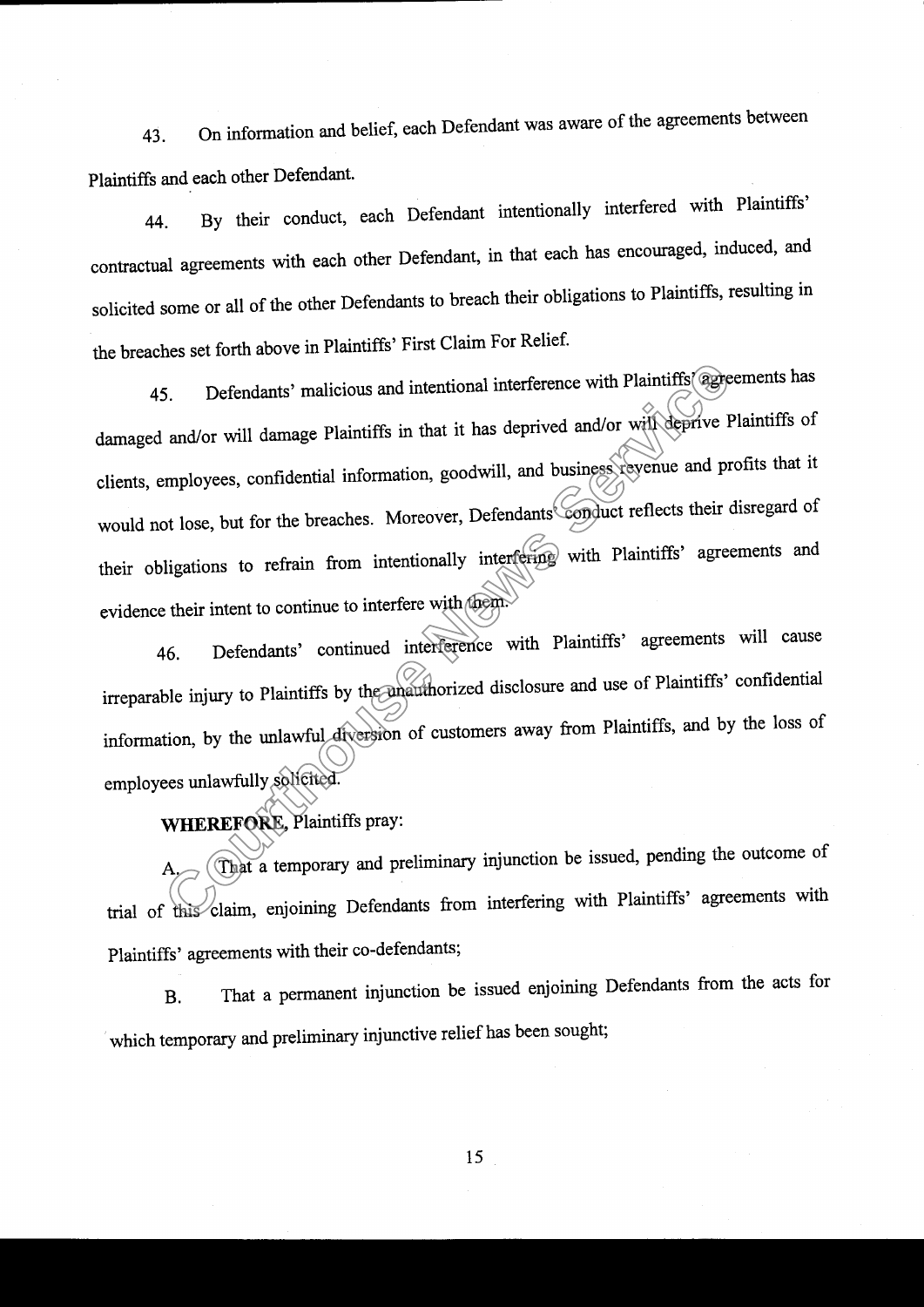C. That plaintiffs be awarded all compensatory damages caused by Defendants' intentional interference with plaintiffs' agreements in the amount to be proved at trial;

D. That Plaintiffs' be awarded exemplary damages for Defendants' tortious conduct;

E. That plaintiffs recover their attorneys' fees, costs and expenses incurred herein; and

F. That Plaintiffs be granted such other and further relief as may be appropriate under the circumstances.

# (Violation of Illinois Trade Secrets Act-765 ILCS 1065/1 et seq. against all Defendants)

47. Plaintiffs reallege as if fully set forth herein the allegations contained in paragraphs 1-46 above.

48. As a result of their positions with Plaintiffs, Defendants had access and exposure to Plaintiffs' trade secrets, particularly as they relate to the Kellogg CRM/Loyalty project. It is evident by the nature and circumstances of Defendants' sudden, en masse resignations that they intend to use and/or disclose those fiade secrets in competition with Plaintiffs, if they have not already done so. Such use and disclosure is not made with Plaintiffs' consent and violates the Illinois Trade Secrets Act, 765 ILCS 1065/1, et seq. (the "Act"). circumstances.<br>
THIRD CLAIM FOR RELIEF<br>
ation of Illinois Trade Secrets Act-765 LCS 1065/1 *et seq*.<br>
Against all Def<br>
17. Plaintiffs reallege as if fully set forth herein the allegations combined<br>
18. As a result of their

49. As previously described, Plaintiffs have taken reasonable efforts to maintain the confidentiality of its trade secrets.

50. Plaintiffs derive independent economic value from its trade secrets not being generally known to, and not being readily ascertainable through proper means by, other persons who could obtain economic value from those trade secrets.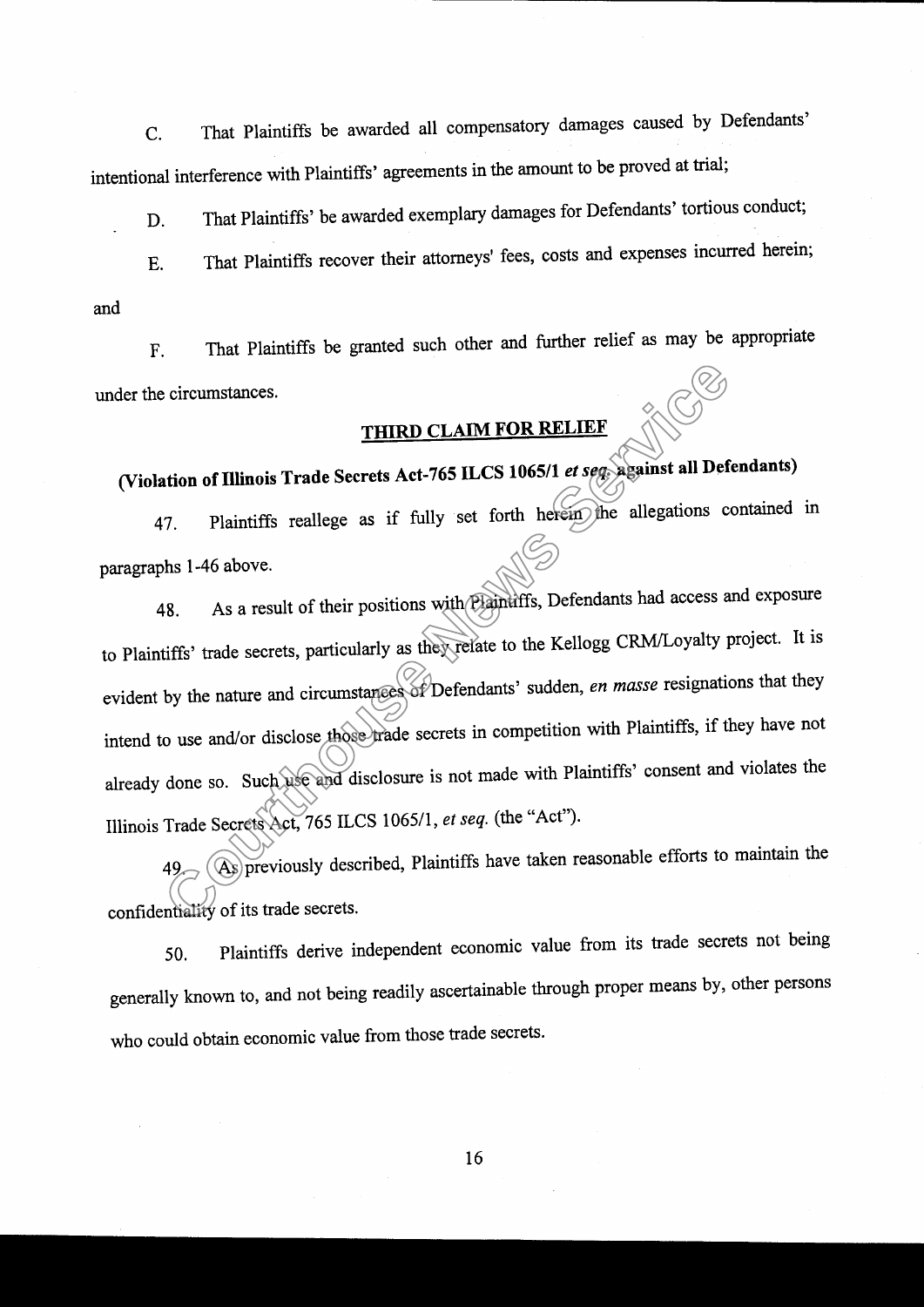51. The use and disclosure of Plaintiffs' trade secrets in competition with Plaintiffs will damage Plaintiffs by actually depriving them of, or threatening to deprive them of, the economic value generated by not having the trade secrets known to others. Moreover, Defendants' behavior and circumstances in orchestrating the en masse resignations at a crucial time in the cRM project reflect their intent to use the fiade secrets at a time most injurious to plaintiffs and thus reflect their disregard of plaintiffs' rights under the Act and evidence their intent to continue to violate Plaintiffs' statutory rights.

52. Defendants' threatened, if not actual, use and disclosure of Plaintiffs' trade secrets constitute misappropriations under the Act.

53. Defendants' threatened solicitation of Kellogg constitutes a misappropriation under the Act, as such solicitation is dependent on Defendants' possession and use of Plaintiffs' trade secrets. continue to violate Plaintiffs' statutory rights.<br>
2. Defendants' threatened, if not actual, use and disclosure of Plaintiffs' t<br>
e misappropriations under the Act.<br>
3. Defendants' threatened solicitation of Kellogg Consti

54. The threatened or actual violations of the Act identified above have caused or threaten to cause irreparable injury to Plaintiffs for which they have no adequate remedy at law.

55. Defendants' threatened or actual use and disclosure of Plaintiffs' trade secrets is malicious and willful.

WHEREFORE, Plaintiffs pray:

That a temporary and preliminary injunction be issued, pending the outcome of trial of this claim, enjoining Defendants from using or disclosing Plaintiffs' trade secrets, particularly its trade secrets embodied within the Kellogg's CRM/Loyalty project;

B. That a permanent injunction be issued enjoining Defendants from the acts for which temporary and preliminary injunctive relief has been sought;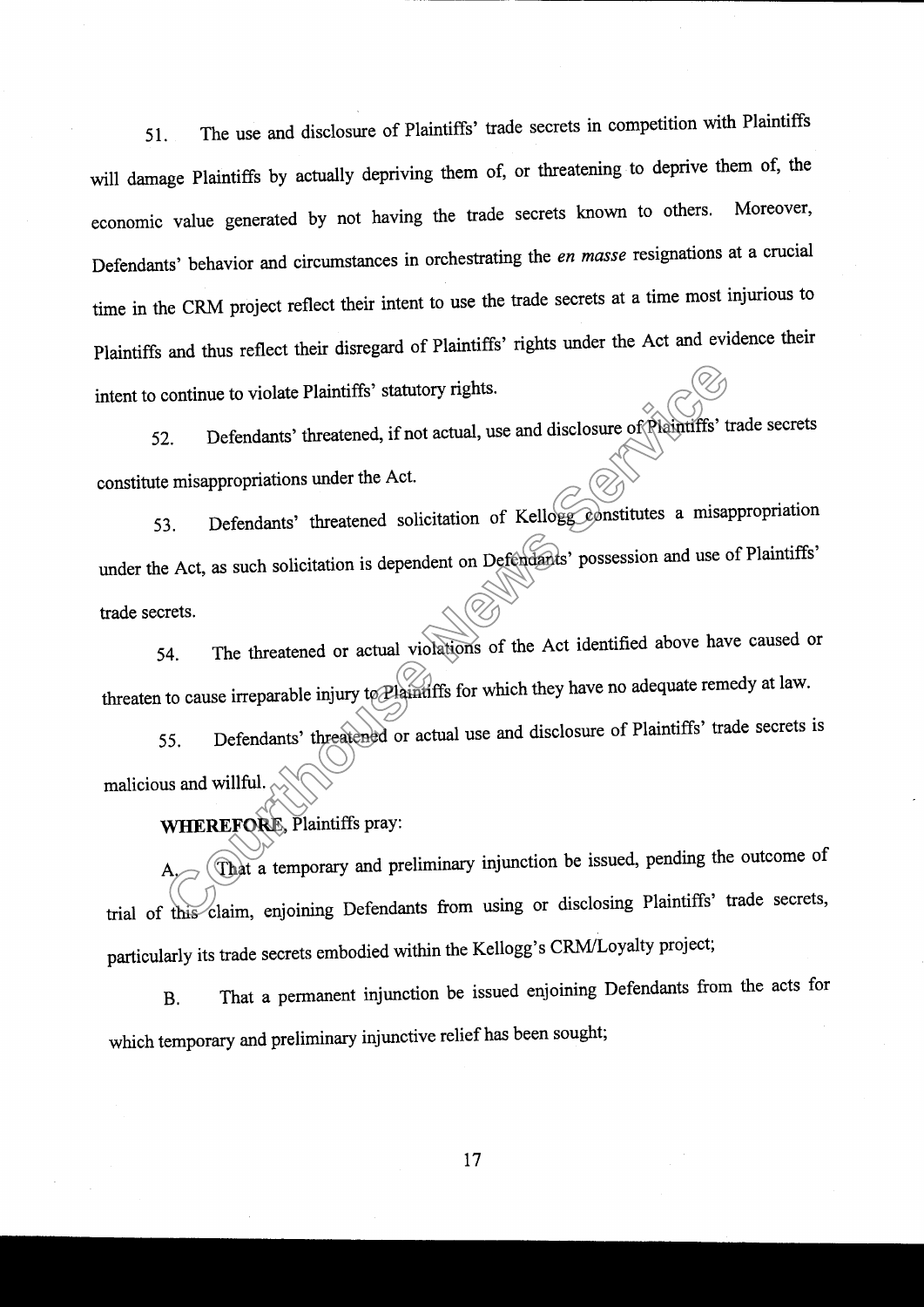c. That Plaintiffs be awarded all compensatory damages caused by Defendants' threatened or actual use or disclosure of plaintiffs' tade secrets in the amount to be proved at trial;

D. That Plaintiffs' be awarded exemplary damages for Defendants' malicious and willful misappropriation;

E. That plaintiffs recover their attorneys' fees, costs and expenses incurred herein; and

F. That Plaintiffs be granted such other and further relief as may be appropriate under the circumstances.

## (Civil Conspiracy against all Defendants)

56. Plaintiffs reallege as if fully set forth herein the allegations contained in paragraphs 1-55 above.

57. As revealed by the facts set forth above, it is evident that Defendants had an agreement among and between themselves in which they orchestrated the unlawful solicitation of each other to resign from Plaintiffs and engage in competition, orchestrated the unlawful intent to solicit clients, and orchestrated as more fully described above the misappropriation of confidential information and trade secrets. That Plaintiffs be granted such other and further relief as way be<br>
circumstances.<br> **Courth CLAIM FOR RELEES**<br>
(Civil Conspiracy against all Defendants)<br>
(Civil Conspiracy against all Defendants)<br>
(6. Plaintiffs reallege a

58. As revealed by the facts set forth above, it is evident that Defendants acted on their agreement and in furtherance of their conspiracy in ways that violated Plaintiffs' contractual, statutory, and common law rights.

59. The unlawful conspiracy described above has caused or threatens to cause irreparable injury to Plaintiffs for which they have no adequate remedy at law'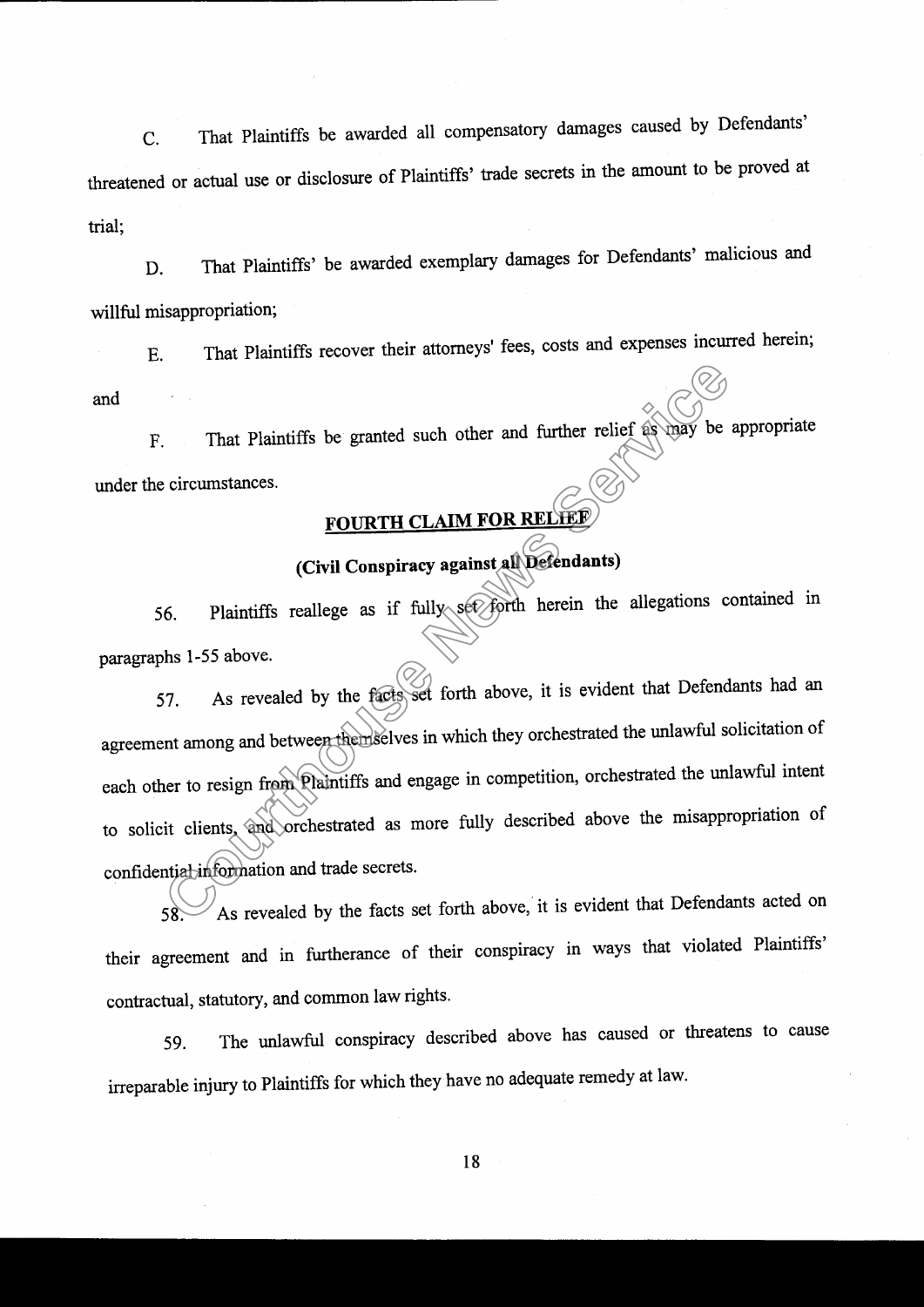60. Defendants' conspiracy is malicious and willful.

## WHEREFORE, Plaintiffs pray:

A. That a temporary and preliminary injunction be issued, pending the outcome of trial of this claim, enjoining Defendants from engaging in any acts in furtherance of their conspiracy;

B. That a permanent injunction be issued enjoining Defendants from the acts for which temporary and preliminary injunctive relief has been sought;

C. That Plaintiffs be awarded all compensatory damages caused by Defendants' unlawful conspiracy in the amount to be proved at trial;

D. That Plaintiffs' be awarded exemplary damages for Defendants' malicious and willful conspiracy;

E. That Plaintiffs recover their attorneys' fees, costs and expenses incurred herein; and

F. That Plaintiffs be granted such other and further relief as may be appropriate under the circumstances.

## FIF'TH CLAIM FOR RELIEF

## (Breach of Duty of Loyalty against some or all Defendants)

61. Plaintiffs reallege as if fully set forth herein the allegations contained in paragraphs 1-60 above. mporary and preliminary injunctive relief has been sought;<br>
That Plaintiffs be awarded all compensatory damages caused by L<br>
conspiracy in the amount to be proved at trial;<br>
That Plaintiffs' be awarded exemplary damages of

62. As a result of their employment with Plaintiffs, Defendants occupied positions of trust and confidence, and each had a duty of loyalty to Plaintiffs not to act against Plaintiffs' interests or in violation of Plaintiffs' rights while Defendants remained employed with Plaintiffs.